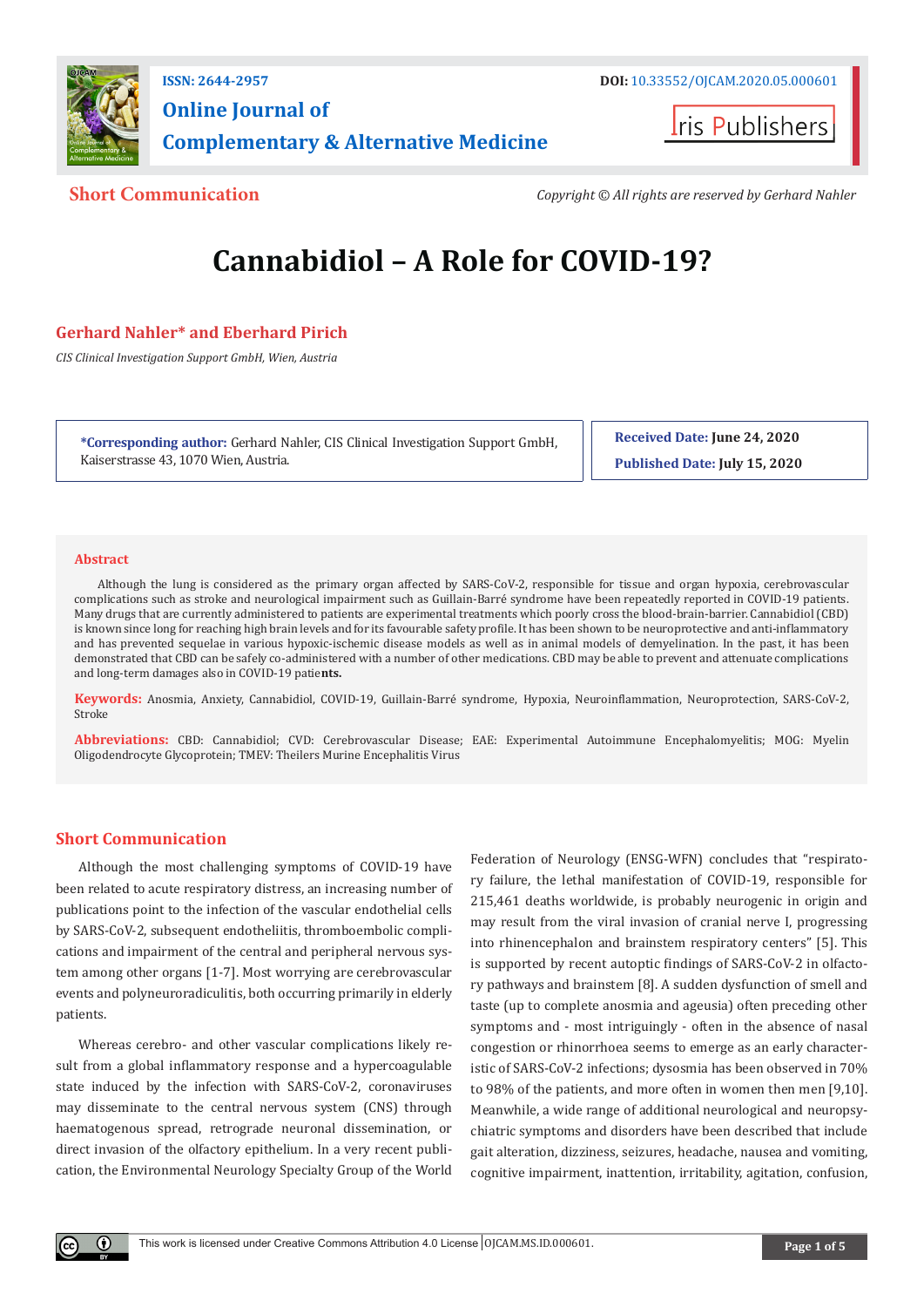disorientation, anxiety, post-traumatic stress, sleep disturbances, depressed mood and even suicidality [11,12]. Although most patients seem to have recovered without experiencing mental illness, in a longer-term potential aftereffects may not be neglected [13,14]. Aftereffects of the pandemic are likely affecting also the general population [15].

Among many other signs and symptoms, cerebrovascular events have also been observed. Serious cerebrovascular disease (CVD) such as stroke, sinus thrombosis and cerebral haemorrhage have been reported primarily in patients who were significantly older (71·6 ± 15·7 years *vs.* 52·1 ± 15·3 years), with more concomitant disorders and who were more likely to present with severe COVID-19 (84·6% vs. 39·9% [16]; in larger samples, ischemic stroke has occurred with an incidence of 1% to 6% [17], 2.4% [3], 2.5% [18], and 5.8% [16]. Individual case reports and case series also demonstrate that cerebrovascular events occur primarily in patients aged around 60 years and older [19-22], although ischemic stroke was occasionally observed in previously healthy, younger COVID-19 patients who were 36 years, 45 and 52 years old [23- 25]. The average of time from SARS-CoV-2 infection to onset of CVD was about 12 days [16]. At present, data are still insufficient for assessing long-term sequelae of intermediary brain hypoxia during COVID-19.

Another manifestation which has been increasingly diagnosed with COVID-19 is the Guillain-Barré syndrome (GBS). GBS and its variant, the Miller-Fisher syndrome, is an autoimmune disorder of the peripheral nervous system, often triggered by acute infections. It manifests as an inflammatory autoimmune polyradiculoneuritis which has been related to a previous bacterial or viral infection (incidence  $\sim$ 1/100,000); it induces the production of antibodies which react with the myelin sheath of the peripheral nerves, resulting in demyelination and/or axonal injury [26]. By mid of May 2020, at least 21 cases related to COVID-19 have been reported with a median age of 61 years. Fourteen of these cases occurred in men; this contrasts to reports from the past, where women were more frequently affected [27]. GBS occurred shortly, after a median of 10 days (range 3 to 29 days) after the onset of symptoms [28-37]. This includes a case of polyneuritis cranialis in a 39 year old man [38].

Other encephalopathies that have been observed include severely impaired consciousness [7,39], meningoencephalitis [40], meningitis with convulsions [41], and hemorrhagic necrotizing encephalopathy [42]. All patients were aged above 55 years, except a 24 years old male with meningitis and a positive SARS-CoV-2 test in the cerebrospinal fluid [41]. Less threatening neurological and neuropsychiatric impairments which occurred in patients with COVID-19 are agitation (69%), confusion (65%), dysexecutive syndrome (33%), asthenia (63.3%), ataxia (69%), as well as fatigue (26%-51%) [9,22]. In addition, 36% had myalgia, and increased creatine kinase (CK) was present in 33% of patients [5]. Overall, neurological involvement varies widely between about 15% to 21% to 36% [2,3,22,43], but was more common in patients with more

severe disease (45.5%) than in non-severe patients (30.2%) [3]. Frequency is very much dependent on the population characteristics and can precede other symptoms by days [16].

Recent publications stressed that many drugs that are currently administered as experimental treatments for COVID-19 poorly cross the blood-brain barrier, among them monoclonal antibodies, (hydroxy-) chloroquine, favipiravir, lopinavir + ritonavir or remdesivir [44], some of them with nervous system side effects that need to be carefully balanced against expected benefits [1]. In contrast to, cannabidiol (CBD) is well supported and known to penetrate in lipophilic brain tissue; this may open the way for CBD as a supportive treatment in inflammatory CNS infections. The potential of CBD and other cannabinoids for the prevention and treatment of tissue damages caused by severe hypoxia incl. ischemic stroke has been repeatedly reviewed [45-47]; it has also been demonstrated in a number of various animal models of cardiac ischemia-reperfusion injury [48-50], renal ischemia-reperfusion injury [51-52], and newborn hypoxic ischemic encephalopathy [53-61]. In addition to protective effects in newborn hypoxic-ischemic encephalopathy, an impressive number of studies in adult animals has demonstrated that CBD can reduce hypoxia-induced brain damages when given either as prevention or as treatment up to about three days after occlusion [55,62-65], protecting animals from long-term sequelae [66]. Nonetheless, confirmation in human subjects is still lacking and no respective studies seem to be ongoing [\(www.clinicaltrials.](http://www.clinicaltrials.gov) [gov](http://www.clinicaltrials.gov)).

In addition, CBD treatment has also demonstrated myelin protective effects in a wide array of different demyelinating disease models in animals. One of them studied hypomyelination induced by hypoxia / ischemia in the immature brain. When newborn rats were exposed to hypoxic-ischemic injury, the subsequent treatment with CBD (1mg s.c./kg) completely preserved function and myelination, suggesting a general neuroprotective effect [56]. In another model, experimental autoimmune encephalomyelitis (EAE) was induced in mice by injection of myelin oligodendrocyte glycoprotein (MOG35-55 peptide) as antigen; mice progressively developed EAE disease, mimicking the inflammatory lesions on the myelin sheath in multiple sclerosis. The disease typically follows the course of a progressive degeneration, with visible signs of pathology consisting of flaccidity of the tail and loss of motion of the hind legs. It was found that intraperitoneal administration of CBD (20mg i.p./kg) delayed the onset of disease and significantly attenuated clinical signs of EAE, proliferation of MOG-specific T-cells, and also significantly reduced inflammatory cytokine levels of IFNγ and IL-17. A dose of 20mg/kg body weight of CBD translates to 1.6mg/kg when converted to human equivalent dose [67]. Furthermore, CBD reduced autoimmune encephalomyelitis also in a model of adoptively transferred EAE. When splenocytes and lymph nodes from mice with actively induced EAE were cultured in the presence of MOG35- 55 and IL-12, and inoculated intraperitoneally in recipient mice, EAE is adoptively transferred to recipients (at-EAE); CBD proved to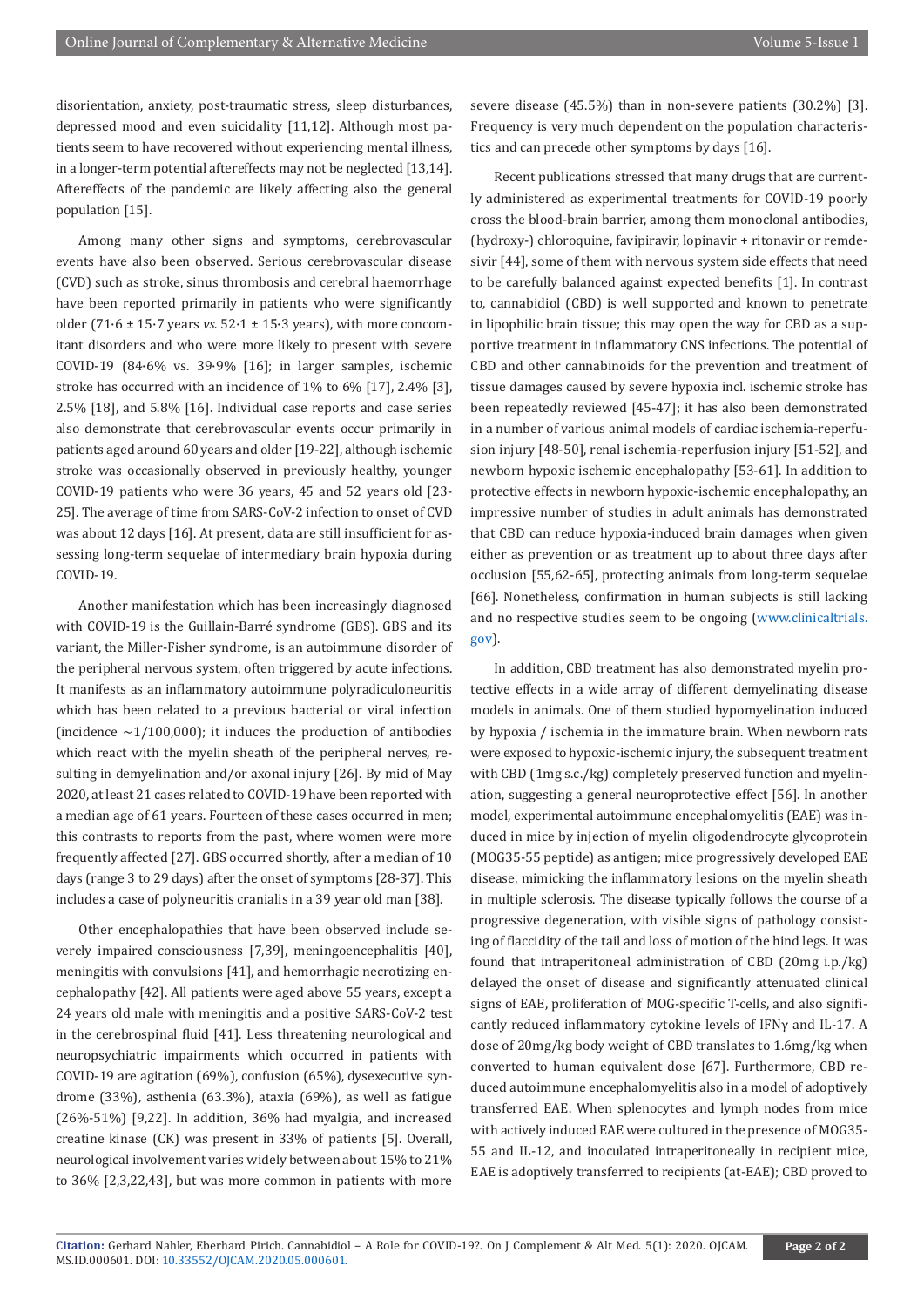be effective also in this model [68]. Using the same model, another group of researchers could demonstrate that treatment with CBD (10mg i.p./kg per day), starting from the occurrence of the first signs of disease (14th day) until when mice have been sacrificed on the 28th day from EAE-induction, can avoid programmed cell death in the spinal cord of animals affected [69]. Finally, a model which is widely used for studying the chronic, demyelinating process in multiple sclerosis, is the Theilers murine encephalitis virus model (TMEV-induced demyelinating disease, TMEV-IDD), a naturally occurring single-stranded RNA-virus. In this model, mice were infected intracerebrally with TMEV and then treated with CBD (5mg i.p./ kg) or the vehicle alone, once daily for up to 10 days post-infection to analyze the long-term effects. CBD completely blocked TMEV-induced release of the adhesion molecule VCAM-1 which is mainly expressed by endothelial cells and that binds selectively to VLA-4 expressed by monocytes and lymphocytes; this significantly reduced the expression of the chemokines CCL2 and CCL5 transcripts and of IL-1ß. CBD treatment for 10 days in the acute phase of the disease attenuated neurodegeneration and demyelination in the chronic phase of TMEV-IDD, completely restoring both horizontal and vertical motor activities when on day 80, motor function was evaluated [70].

In summary, although animal models do not necessarily correlate one–to-one to the therapeutic situation in man, it may be worth to try CBD in COVID-19 patients early when they start showing neurological symptoms. CBD reaches high concentrations in brain, has neuroprotective and anti-inflammatory properties, is well tolerated and can be combined with many other medications. Furthermore, it potentially limits stress, anxiety and other aftereffects.

### **Acknowledgement**

None.

# **Conflict of Interest**

Author declare no conflict of interest.

### **References**

- 1. [Bridwell R, Long B, Gottlieb M \(2020\) Neurologic complications of](https://www.sciencedirect.com/science/article/pii/S0735675720303648)  [COVID-19. The American Journal of Emergency Medicine 38\(7\): 1549.](https://www.sciencedirect.com/science/article/pii/S0735675720303648) [e3-1549.e7.](https://www.sciencedirect.com/science/article/pii/S0735675720303648)
- 2. Kandemirli SG, Dogan L, Sarikaya ZT, Kara S, Acinci C, et al. (2020) Brain MRI findings in patients in the intensive care unit with COVID-19 infection. Radiology.
- 3. [Mao L, Wang M, Chen S, He Q, Chang J, et al. \(2020\) Neurological](https://pubmed.ncbi.nlm.nih.gov/32275288/)  [manifestations of hospitalized patients with COVID-19 in Wuhan, China:](https://pubmed.ncbi.nlm.nih.gov/32275288/)  [a retrospective case series study. JAMA Neurol 77\(6\): 1-9.](https://pubmed.ncbi.nlm.nih.gov/32275288/)
- 4. [Munhoz RP, Pedroso JL, Nascimento FA, Almeida SM, Barsottini OGP,](https://www.sciencedirect.com/science/article/pii/S2666354620300594)  [et al. \(2020\) Neurological complications in patients with SARS-CoV-2](https://www.sciencedirect.com/science/article/pii/S2666354620300594)  [infection: a systematic review. Brain, Behavior, & Immunity - Health 5:](https://www.sciencedirect.com/science/article/pii/S2666354620300594)  [100094.](https://www.sciencedirect.com/science/article/pii/S2666354620300594)
- 5. [Roman GC, Spencer PS, Reis J, Buguet A, El Alaoui Faris M, et al.](https://pubmed.ncbi.nlm.nih.gov/32464367/)  [\(2020\) The neurology of COVID-19 revisited: A proposal from the](https://pubmed.ncbi.nlm.nih.gov/32464367/)  [Environmental Neurology Specialty Group of the World Federation of](https://pubmed.ncbi.nlm.nih.gov/32464367/)  [Neurology to implement international neurological registries. J Neurol](https://pubmed.ncbi.nlm.nih.gov/32464367/)  [Sci 414: 116884.](https://pubmed.ncbi.nlm.nih.gov/32464367/)
- 6. [Varga Z, Flammer AJ, Steiger P, Haberecker M, Andermatt R, et al.](https://pubmed.ncbi.nlm.nih.gov/32325026/) [\(2020\) Endothelial cell infection and endotheliitis in COVID-19. Lancet](https://pubmed.ncbi.nlm.nih.gov/32325026/) [395\(10234\): 1417-1418.](https://pubmed.ncbi.nlm.nih.gov/32325026/)
- 7. [Yin R, Feng W, Wang T, Chen G, Wu T, et al. \(2020\) Concomitant](https://pubmed.ncbi.nlm.nih.gov/32293714/) [neurological symptoms observed in a patient diagnosed with](https://pubmed.ncbi.nlm.nih.gov/32293714/) [coronavirus disease 2019. J Med Virol.](https://pubmed.ncbi.nlm.nih.gov/32293714/)
- 8. [Bulfamante G, Chiumello D, Canevini MP, Priori A, Mazzanti M, et al.](https://pubmed.ncbi.nlm.nih.gov/32401000/) [\(2020\) First ultrastructural autoptic findings of SARS-Cov-2 in olfactory](https://pubmed.ncbi.nlm.nih.gov/32401000/) [pathways and brainstem. Minerva Anestesiologica 86\(6\): 678-679.](https://pubmed.ncbi.nlm.nih.gov/32401000/)
- 9. Lechien JR, Chiesa-Estomba CM, Place S, Van Laethem Y, Cabaraux P, et al. [\(2020\) Olfactory and gustatory dysfunctions as a clinical presentation](https://pubmed.ncbi.nlm.nih.gov/32253535/) [of mild to moderate forms of the coronavirus disease \(COVID-19\): A](https://pubmed.ncbi.nlm.nih.gov/32253535/) [multicenter European study. Eur Arch Otorhinolaryngol 277\(8\): 2251-](https://pubmed.ncbi.nlm.nih.gov/32253535/) [2261.](https://pubmed.ncbi.nlm.nih.gov/32253535/)
- 10. [Moein ST, Hashemian SMR, Mansourafshar B, Khorram-Tousi A, Tabarsi](https://pubmed.ncbi.nlm.nih.gov/32301284/) [P, Doty RL \(2020\) Smell dysfunction: a biomarker for COVID-19. Int](https://pubmed.ncbi.nlm.nih.gov/32301284/) [Forum Allergy Rhinol.](https://pubmed.ncbi.nlm.nih.gov/32301284/)
- 11. [Epstein D, Andrawis W, Lipsky AM, Ziad HA, Matan M \(2020\) Anxiety](https://pubmed.ncbi.nlm.nih.gov/32399450/) [and suicidality in hospitalized patient with COVID-19 infection. Eur J](https://pubmed.ncbi.nlm.nih.gov/32399450/) [Case Rep Intern Med 7\(5\): 001651.](https://pubmed.ncbi.nlm.nih.gov/32399450/)
- 12. [Huang Y, Zhao N \(2020\) Chinese mental health burden during the](https://pubmed.ncbi.nlm.nih.gov/32361387/) [COVID-19 pandemic. Asian J Psychiatr 51: 102052.](https://pubmed.ncbi.nlm.nih.gov/32361387/)
- 13. [Rogers JP, Chesney E, Oliver D, Pollak TA, McGuire P, et al. \(2020\)](https://www.thelancet.com/journals/lanpsy/article/PIIS2215-0366(20)30203-0/fulltext) [Psychiatric and neuropsychiatric presentations associated with](https://www.thelancet.com/journals/lanpsy/article/PIIS2215-0366(20)30203-0/fulltext) [COVID-19. Lancet Psychiatry 7\(7\): P611-627.](https://www.thelancet.com/journals/lanpsy/article/PIIS2215-0366(20)30203-0/fulltext)
- 14. [Troyer EA, Kohn JN, Hong S \(2020\) Are we facing a crashing wave of](https://pubmed.ncbi.nlm.nih.gov/32298803/) [neuropsychiatric sequelae of COVID-19? Neuropsychiatric symptoms](https://pubmed.ncbi.nlm.nih.gov/32298803/) [and potential immunologic mechanisms. Brain, Behavior, Immun 87:34-](https://pubmed.ncbi.nlm.nih.gov/32298803/) [39.](https://pubmed.ncbi.nlm.nih.gov/32298803/)
- 15. Zürcher SJ, Kerksieck P, Adamus C, Burr C, Lehmann AI, et al. (2020) Prevalence of mental health problems during virus epidemics in the general public, health care workers and survivors: A rapid review of the evidence.
- 16. Li Y, Wang M, Zhou Y, Chang J, Xian Y, et al. (2020) Acute cerebrovascular disease following COVID-19: a single centre, retrospective, observational study. Lancet.
- 17. [Aggarwal G, Lippi G, Henry BM \(2020\) Cerebrovascular disease](https://pubmed.ncbi.nlm.nih.gov/32310015/) [is associated with an increased disease severity in patients with](https://pubmed.ncbi.nlm.nih.gov/32310015/) [Coronavirus Disease 2019 \(COVID-19\): A pooled analysis of published](https://pubmed.ncbi.nlm.nih.gov/32310015/) [literature. Int J Stroke 15\(4\): 385-389.](https://pubmed.ncbi.nlm.nih.gov/32310015/)
- 18. [Lodigiani C, Iapichino G, Carenzo L, Cecconi M, Ferrazzi P, et al. \(2020\)](https://pubmed.ncbi.nlm.nih.gov/32353746/) [Venous and arterial thromboembolic complications in COVID-19](https://pubmed.ncbi.nlm.nih.gov/32353746/) [patients admitted to an academic hospital in Milan, Italy. Thromb Res](https://pubmed.ncbi.nlm.nih.gov/32353746/) [191: 9-14.](https://pubmed.ncbi.nlm.nih.gov/32353746/)
- 19. [Avula A, Nalleballe K, Narula N, Sapozhnikov S, Dandu V, et al. \(2020\)](https://pubmed.ncbi.nlm.nih.gov/32360439/) [COVID-19 presenting as stroke. Brain Behav Immun 87: 115-119.](https://pubmed.ncbi.nlm.nih.gov/32360439/)
- 20. [Beyrouti R, Adams ME, Benjamin L, Cohen H, Farmer SF, et al. \(2020\)](https://pubmed.ncbi.nlm.nih.gov/32354768/) [Characteristics of ischaemic stroke associated with COVID-19. J Neurol](https://pubmed.ncbi.nlm.nih.gov/32354768/) [Neurosurg Psychiatry.](https://pubmed.ncbi.nlm.nih.gov/32354768/)
- 21. Goldberg MF, Goldberg MF, Cerejo R, Tayal AH (2020) Cerebrovascular disease in COVID-19. Am J Neuroradiol.
- 22. [Helms J, Kremer S, Merdji H, Clere-Jehl R, Schenck M, et al. \(2020\)](https://pubmed.ncbi.nlm.nih.gov/32294339/) [Neurologic Features in Severe SARS-CoV-2 Infection. N Engl J Med](https://pubmed.ncbi.nlm.nih.gov/32294339/) [382\(23\): 2268-2270.](https://pubmed.ncbi.nlm.nih.gov/32294339/)
- 23. [Gonzalez-Pinto T, Luna-Rodriguez A, Moreno-Estebanez A, Agirre-Beitia](https://pubmed.ncbi.nlm.nih.gov/32352618/) [G, Rodriguez-Antigüedad A, et al. \(2020\) Emergency Room Neurology](https://pubmed.ncbi.nlm.nih.gov/32352618/) [in Times of COVID-19: Malignant Ischemic Stroke and SARS-COV2](https://pubmed.ncbi.nlm.nih.gov/32352618/) [Infection. Eur J Neurol.](https://pubmed.ncbi.nlm.nih.gov/32352618/)
- 24. [Tunc A, Ünlübas Y, Alemdar M, Akyüz E \(2020\) Coexistence of COVID-19](https://pubmed.ncbi.nlm.nih.gov/32409210/) [and acute ischemic stroke report of four cases. J Clin Neurosci 77: 227-](https://pubmed.ncbi.nlm.nih.gov/32409210/) [229.](https://pubmed.ncbi.nlm.nih.gov/32409210/)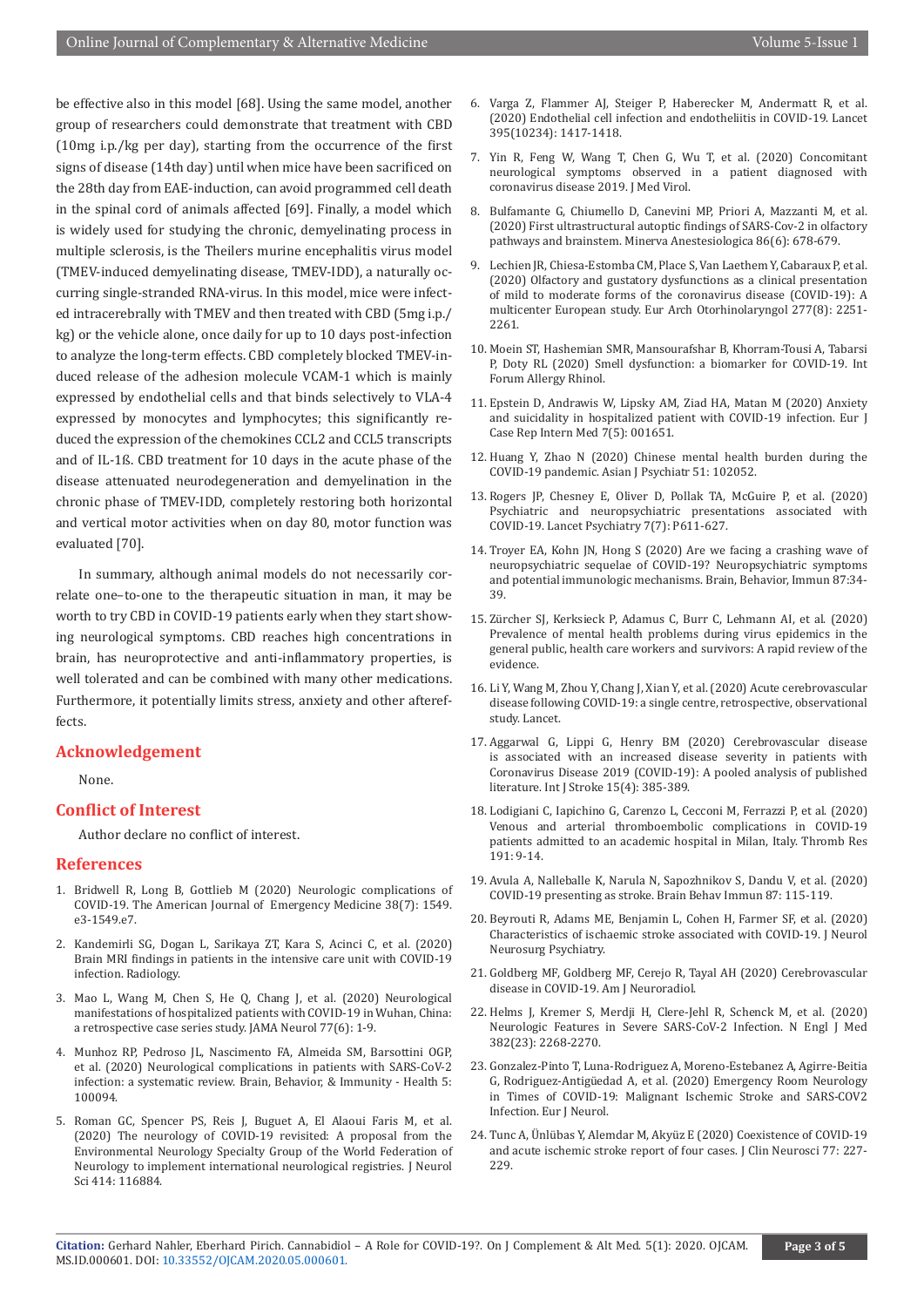- 25. [Valderrama EV, Humbert K, Lord A, Frontera J, Yaghi S \(2020\) Severe](https://pubmed.ncbi.nlm.nih.gov/32396456/)  [acute respiratory syndrome coronavirus 2 infection and ischemic stroke.](https://pubmed.ncbi.nlm.nih.gov/32396456/)  [Stroke 51\(7\): e124-e127.](https://pubmed.ncbi.nlm.nih.gov/32396456/)
- 26. [Abassi N, Ambegaonkar G \(2019\) Guillain-Barre syndrome: a review.](https://www.sciencedirect.com/science/article/abs/pii/S1751722219301696)  [Pediatrics & Child Health 29\(11\): 459-462.](https://www.sciencedirect.com/science/article/abs/pii/S1751722219301696)
- 27. Alter M (1990) The epidemiology of Guillain-Barré syndrome. Ann Neurol 27 Suppl: S7-S12.
- 28. [Arnaud S, Budowski C, Ng Wing Tin S, Degosi B \(2020\) Post SARS-CoV-2](https://pubmed.ncbi.nlm.nih.gov/32422529/)  [Guillain-Barré syndrome. Clinical Neurophysiol 131\(7\): 1652-1654.](https://pubmed.ncbi.nlm.nih.gov/32422529/)
- 29. [Caamano DSJ, Beato RA \(2020\) Facial diplegia, a possible atypical](https://pubmed.ncbi.nlm.nih.gov/32410788/)  [variant of Guillain-Barré Syndrome as a rare neurological complication](https://pubmed.ncbi.nlm.nih.gov/32410788/)  [of SARS-CoV-2. J Clin Neurosci 77: 230-232.](https://pubmed.ncbi.nlm.nih.gov/32410788/)
- 30. [Camdessanche JP, Morel J, Pozzetto B, Paul S, Tholance Y, et al. \(2020\)](https://pubmed.ncbi.nlm.nih.gov/32334841/)  [COVID-19 May Induce Guillain-Barré Syndrome. Revue Neurologique](https://pubmed.ncbi.nlm.nih.gov/32334841/)  [\(Paris\) 176\(6\): 516-518.](https://pubmed.ncbi.nlm.nih.gov/32334841/)
- 31. [Coen M, Jeanson G, Almeida AC, Hübers A, Stierlin F, et al. \(2020\) Guillain-](https://pubmed.ncbi.nlm.nih.gov/32360440/)[Barré syndrome as a complication of SARS-CoV-2 infection. Brain Behav](https://pubmed.ncbi.nlm.nih.gov/32360440/)  [Immun 87: 111-112.](https://pubmed.ncbi.nlm.nih.gov/32360440/)
- 32. [Molina AE, Martinez MM, Chueca PS, Lopez AC, et al. \(2020\) Guillain-](https://pubmed.ncbi.nlm.nih.gov/32532531/)[Barré syndrome associated with SARS-CoV-2 infection. Med Intensiva 4:](https://pubmed.ncbi.nlm.nih.gov/32532531/)  [S0210-S5691\(20\)30154-30156.](https://pubmed.ncbi.nlm.nih.gov/32532531/)
- 33. [Otmani H, Moutawakil B, Rafai MA, Benna N, Kettani C, et al. \(2020\)](https://pubmed.ncbi.nlm.nih.gov/32359804/)  [Covid-19 and Guillain-Barré syndrome: more than a coincidence! Rev](https://pubmed.ncbi.nlm.nih.gov/32359804/)  [Neurol 176\(6\): 518-519.](https://pubmed.ncbi.nlm.nih.gov/32359804/)
- 34. [Sedaghat Z, Karimi N \(2020\) Guillain Barré syndrome associated with](https://pubmed.ncbi.nlm.nih.gov/32312628/)  [COVID-19 infection: a case report. J Clin Neurosci 76: 233-235.](https://pubmed.ncbi.nlm.nih.gov/32312628/)
- 35. [Toscano G, Palmerini F, Ravaglia S, Ruiz L, Invernizzi P, et al. \(2020\)](https://pubmed.ncbi.nlm.nih.gov/32302082/)  [Guillain–Barré Syndrome associated with SARS-CoV-2. N Engl J Med](https://pubmed.ncbi.nlm.nih.gov/32302082/)  [382\(26\): 2574-2576.](https://pubmed.ncbi.nlm.nih.gov/32302082/)
- 36. [Virani A, Raabold E, Hanson T, Haag A, Elrufay R, et al. \(2020\) Guillain-](https://pubmed.ncbi.nlm.nih.gov/32313807/)[Barré Syndrome associated with SARS-CoV-2 infection. IDCases 20:](https://pubmed.ncbi.nlm.nih.gov/32313807/)  [e00771.](https://pubmed.ncbi.nlm.nih.gov/32313807/)
- 37. [Zhao H, Shen D, Zhou H, Liu J, Chen S \(2020\) Guillain-Barré syndrome](https://pubmed.ncbi.nlm.nih.gov/32246917/)  [associated with SARS-CoV-2 infection: causality or coincidence? Lancet](https://pubmed.ncbi.nlm.nih.gov/32246917/)  [Neurol 19\(5\): 383-384.](https://pubmed.ncbi.nlm.nih.gov/32246917/)
- 38. Gutierrez-Ortiz C, Mendez A, Rodrigo-Rey S, Pedro-Murillo E, Bermejo-Guerrero L, et al. (2020) Miller Fisher Syndrome and polyneuritis cranialis in COVID-19. Neurology.
- 39. [Filatov A, Sharma P, Hindi F, Espinosa PS \(2020\) Neurological](https://pubmed.ncbi.nlm.nih.gov/32328364/)  [complications of Coronavirus disease \(COVID-19\): Encephalopathy.](https://pubmed.ncbi.nlm.nih.gov/32328364/)  [Cureus 12\(3\): e7352.](https://pubmed.ncbi.nlm.nih.gov/32328364/)
- 40. [Chaumont H, Etienne P, Roze E, Couratier C, Roger PM, Lannuzel A](https://pubmed.ncbi.nlm.nih.gov/32414534/)  [\(2020\) Acute meningoencephalitis in a patient with COVID-19. Revue](https://pubmed.ncbi.nlm.nih.gov/32414534/)  [Neurol \(Paris\) 176\(6\): 519-521.](https://pubmed.ncbi.nlm.nih.gov/32414534/)
- 41. [Moriguchi T, Harii N, Goto J, Harada D, Sugarawa H, et al. \(2020\) A first](https://pubmed.ncbi.nlm.nih.gov/32251791/)  [case of meningitis/encephalitis associated with SARS-Coronavirus-2. Int](https://pubmed.ncbi.nlm.nih.gov/32251791/)  [J Inf Dis 94: 55-58.](https://pubmed.ncbi.nlm.nih.gov/32251791/)
- 42. [Poyiadji N, Shahin G, Noujaim D, Stone M, Patel S, Griffith B \(2020\)](https://pubmed.ncbi.nlm.nih.gov/32228363/)  [COVID-19–associated acute hemorrhagic necrotizing encephalopathy:](https://pubmed.ncbi.nlm.nih.gov/32228363/)  [CT and MRI. Radiology 201187.](https://pubmed.ncbi.nlm.nih.gov/32228363/)
- 43. [Daou BJ, Koduri S, Palmateer G, Thompson BG, Chaudhary N, et al. \(2020\)](https://pubmed.ncbi.nlm.nih.gov/32361745/)  [Letter: Neurological implications of COVID-19 and lessons learned from](https://pubmed.ncbi.nlm.nih.gov/32361745/)  [prior epidemics and pandemics. Neurosurgery.](https://pubmed.ncbi.nlm.nih.gov/32361745/)
- 44. [Richardson PJ, Ottaviani S, Prelle A, Stebbing J, Casalini G, Corbellino](https://pubmed.ncbi.nlm.nih.gov/32361836/)  [M \(2020\) CNS penetration of potential anti-COVID-19 drugs. J Neurol](https://pubmed.ncbi.nlm.nih.gov/32361836/)  [267\(7\): 1880-1882.](https://pubmed.ncbi.nlm.nih.gov/32361836/)
- 45. [England TJ, Hind WH, Rasid NA, O'Sullivan SE \(2015\) Cannabinoids in](https://pubmed.ncbi.nlm.nih.gov/25492113/)  [experimental stroke: a systematic review and meta-analysis. J Cerebral](https://pubmed.ncbi.nlm.nih.gov/25492113/)  [Blood Flow Metab 35\(3\): 348-358.](https://pubmed.ncbi.nlm.nih.gov/25492113/)
- 46. [Hayakawa K, Mishima K, Fujiwara M \(2010\) Therapeutic potential of](https://pubmed.ncbi.nlm.nih.gov/27713349/) [non-psychotropic cannabidiol in ischemic stroke. Pharmaceuticals](https://pubmed.ncbi.nlm.nih.gov/27713349/) [\(Basel\) 3\(7\): 2197-2212.](https://pubmed.ncbi.nlm.nih.gov/27713349/)
- 47. [Scharf EL \(2017\) Translating endocannabinoid biology into clinical](https://pubmed.ncbi.nlm.nih.gov/29098188/) [practice: cannabidiol for stroke prevention. Cannabis Cannabinoid Res](https://pubmed.ncbi.nlm.nih.gov/29098188/) [2\(1\): 259-264.](https://pubmed.ncbi.nlm.nih.gov/29098188/)
- 48. [Feng Y, Chen F, Yin T, Qian X, Yewei L, et al. \(2015\) Pharmacologic](https://pubmed.ncbi.nlm.nih.gov/26065843/) [effects of cannabidiol on acute reperfused myocardial infarction in](https://pubmed.ncbi.nlm.nih.gov/26065843/) [rabbits: evaluated with 3.0T cardiac magnetic resonance imaging and](https://pubmed.ncbi.nlm.nih.gov/26065843/) [histopathology. J Cardiovasc Pharmacol 66\(4\): 354-363.](https://pubmed.ncbi.nlm.nih.gov/26065843/)
- 49. [Gonca E, Darici F \(2015\) The effect of cannabidiol on ischemia/](https://pubmed.ncbi.nlm.nih.gov/24853683/) [reperfusion-induced ventricular arrhythmias: the role of adenosine A1](https://pubmed.ncbi.nlm.nih.gov/24853683/) [receptors. J Cardiovasc Pharmacol Ther 20\(1\): 76-83.](https://pubmed.ncbi.nlm.nih.gov/24853683/)
- 50. [Walsh SK, Hepburn CY, Kane KA, Wainwright CL \(2010\) Acute](https://pubmed.ncbi.nlm.nih.gov/20590615/) [administration of cannabidiol in vivo suppresses ischaemia-induced](https://pubmed.ncbi.nlm.nih.gov/20590615/) [cardiac arrhythmias and reduces infarct size when given at reperfusion.](https://pubmed.ncbi.nlm.nih.gov/20590615/) [Br J Pharmacol 160\(5\): 1234-1242.](https://pubmed.ncbi.nlm.nih.gov/20590615/)
- 51. [Fouad AA, Al-Mulhim AS, Jresat I \(2012\) Cannabidiol treatment](https://pubmed.ncbi.nlm.nih.gov/22877651/) [ameliorates ischemia/reperfusion renal injury in rats. Life Sci 91\(7-8\):](https://pubmed.ncbi.nlm.nih.gov/22877651/) [284-292.](https://pubmed.ncbi.nlm.nih.gov/22877651/)
- 52. [Soares RZ, Vuolo F, Dall'Igna DM, Michels M, Crippa JA, et al. \(2015\)](https://pubmed.ncbi.nlm.nih.gov/26761477/) [Evaluation of the role of the cannabidiol system in an animal model of](https://pubmed.ncbi.nlm.nih.gov/26761477/) [ischemia/reperfusion kidney injury. Rev Bras Ter Intensiva 27\(4\): 383-](https://pubmed.ncbi.nlm.nih.gov/26761477/) [389.](https://pubmed.ncbi.nlm.nih.gov/26761477/)
- 53. [Alvarez FJ, Lafuente H, Rey-Santano MC, Mielgo VE, Gastiasoro E, et al.](https://pubmed.ncbi.nlm.nih.gov/18679164/) [\(2008\) Neuroprotective effects of the non-psychoactive cannabinoid](https://pubmed.ncbi.nlm.nih.gov/18679164/) [cannabidiol in hypoxic-ischemic newborn piglets. Pediatr Res 64\(6\):](https://pubmed.ncbi.nlm.nih.gov/18679164/) [653-658.](https://pubmed.ncbi.nlm.nih.gov/18679164/)
- 54. [Barata L, Arruza L, Rodriguez MJ, Aleo E, Vierge E, et al. \(2019\)](https://pubmed.ncbi.nlm.nih.gov/30468796/) [Neuroprotection by Cannabidiol and Hypothermia in a Piglet Model of](https://pubmed.ncbi.nlm.nih.gov/30468796/) [Newborn Hypoxic-Ischemic Brain Damage. Neuropharmacology 146:](https://pubmed.ncbi.nlm.nih.gov/30468796/) [1-11.](https://pubmed.ncbi.nlm.nih.gov/30468796/)
- 55. [Braida D, Pegorini S, Arcidiacono MV, Consalez GG, Croci L, et](https://pubmed.ncbi.nlm.nih.gov/12850548/) [al. \(2003\) Post-ischemic treatment with cannabidiol prevents](https://pubmed.ncbi.nlm.nih.gov/12850548/) [electroencephalographic flattening, hyperlocomotion and neuronal](https://pubmed.ncbi.nlm.nih.gov/12850548/) [injury in gerbils. Neurosci Lett 346\(1-2\): 61-64.](https://pubmed.ncbi.nlm.nih.gov/12850548/)
- 56. [Ceprian M, Vargas C, Barata L, Hind W, Martinez-Orgado J \(2019\)](https://pubmed.ncbi.nlm.nih.gov/31611802/) [Cannabidiol administration prevents hypoxia-ischemia-induced](https://pubmed.ncbi.nlm.nih.gov/31611802/) [hypomyelination in newborn rats. Front Pharmacol 10: 1131.](https://pubmed.ncbi.nlm.nih.gov/31611802/)
- 57. Eldemerdash NM (2014) Cannabidiol for Neuroprotection in Newborn Hypoxic-Ischemic Encephalopathy: pharmacological aspects and mechanisms of action. Thesis; Universidad de Madrid, Facultad de Medicina.
- 58. [Lafuente H, Alvarez FJ, Pazos MR, Alvarez A, Rey-Santano MC, et al.](https://pubmed.ncbi.nlm.nih.gov/21654550/) [\(2011\) Cannabidiol reduces brain damage and improves functional](https://pubmed.ncbi.nlm.nih.gov/21654550/) [recovery after acute hypoxia-ischemia in newborn pigs. Pediatr Res](https://pubmed.ncbi.nlm.nih.gov/21654550/) [70\(3\): 272-277.](https://pubmed.ncbi.nlm.nih.gov/21654550/)
- 59. [Mohammed N, Ceprian M, Jimenez L, Pazos MR, Martinez-Orgado J](https://pubmed.ncbi.nlm.nih.gov/27686886/) [\(2017\) Neuroprotective effects of cannabidiol in hypoxic ischemic](https://pubmed.ncbi.nlm.nih.gov/27686886/) [insult. The therapeutic window in newborn mice. CNS Neurol Disord](https://pubmed.ncbi.nlm.nih.gov/27686886/) [Drug Targets 16\(1\): 102-108.](https://pubmed.ncbi.nlm.nih.gov/27686886/)
- 60. [Pazos MR, Cinquina V, Gomez A, Layunta R, Santos M, et al. \(2012\)](https://pubmed.ncbi.nlm.nih.gov/22659086/) [Cannabidiol administration after hypoxia-ischemia to newborn rats](https://pubmed.ncbi.nlm.nih.gov/22659086/) [reduces long-term brain injury and restores neurobehavioral function.](https://pubmed.ncbi.nlm.nih.gov/22659086/) [Neuropharmacology 63\(5\): 776-783.](https://pubmed.ncbi.nlm.nih.gov/22659086/)
- 61. [Valdizán EM, Pazos A, Martinez-Orgado J \(2013\) Mechanisms of](https://pubmed.ncbi.nlm.nih.gov/23587650/) [cannabidiol neuroprotection in hypoxic-ischemic newborn pigs: Role of](https://pubmed.ncbi.nlm.nih.gov/23587650/) [5HT1A and CB2 receptors. Neuropharmacology 71: 282-291.](https://pubmed.ncbi.nlm.nih.gov/23587650/)
- 62. [Hayakawa K, Irie K, Sano K, Watanabe T, Higuchi S, et al. \(2009\)](https://pubmed.ncbi.nlm.nih.gov/19721229/) [Therapeutic time window of cannabidiol treatment on delayed ischemic](https://pubmed.ncbi.nlm.nih.gov/19721229/) [damage via high-mobility group box1-inhibiting mechanism. Biol Pharm](https://pubmed.ncbi.nlm.nih.gov/19721229/) [Bull 32\(9\): 1538-1544.](https://pubmed.ncbi.nlm.nih.gov/19721229/)